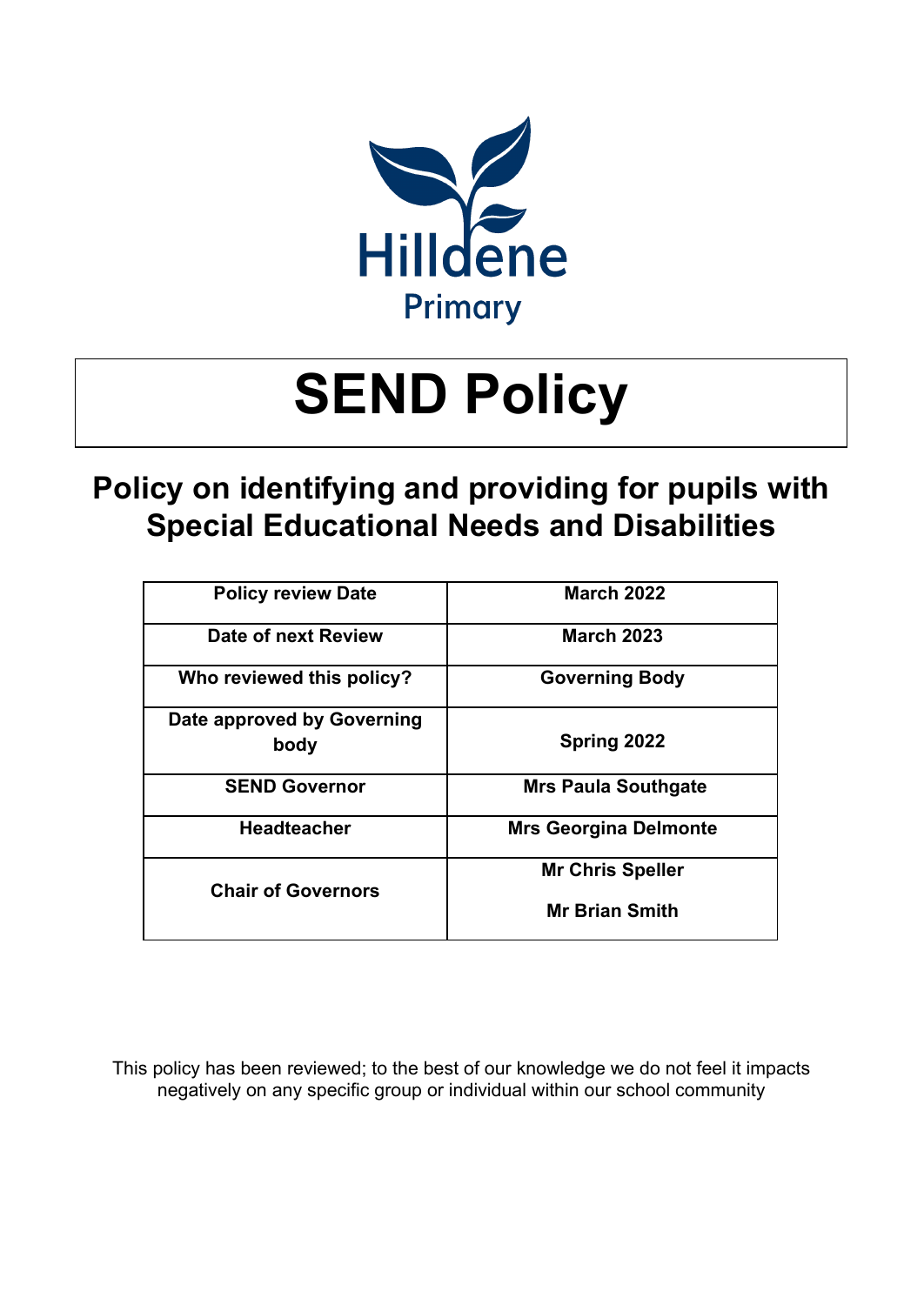

# **Contents**

| <b>Guiding Principles</b>                                         | 3  |
|-------------------------------------------------------------------|----|
| <b>Legislation and Guidance</b>                                   | 3  |
| Roles and Responsibilities                                        | 4  |
| Admissions                                                        | 5  |
| <b>Special facilities</b>                                         | 5  |
| <b>Resources</b>                                                  | 5  |
| Stages of Intervention and Provision                              | 6  |
| <b>SEN Support</b>                                                | 6  |
| School Request for an Education, Health and Care Needs Assessment | 8  |
| Education, Health and Care Plan (EHCP)                            | 8  |
| The Annual Review in Years Five and Six                           | 9  |
| The Final Review in School                                        | 9  |
| Inclusion                                                         | 9  |
| Involving pupils and parents/carers                               | 9  |
| <b>SENDIASS Services</b>                                          | 10 |
| <b>Leaving School</b>                                             | 10 |
| Working with outside agencies                                     | 10 |
| Complaints                                                        | 10 |
| Monitoring and Evaluation                                         | 11 |
| <b>SEND Information Report</b>                                    | 11 |
| Review of Policy                                                  | 11 |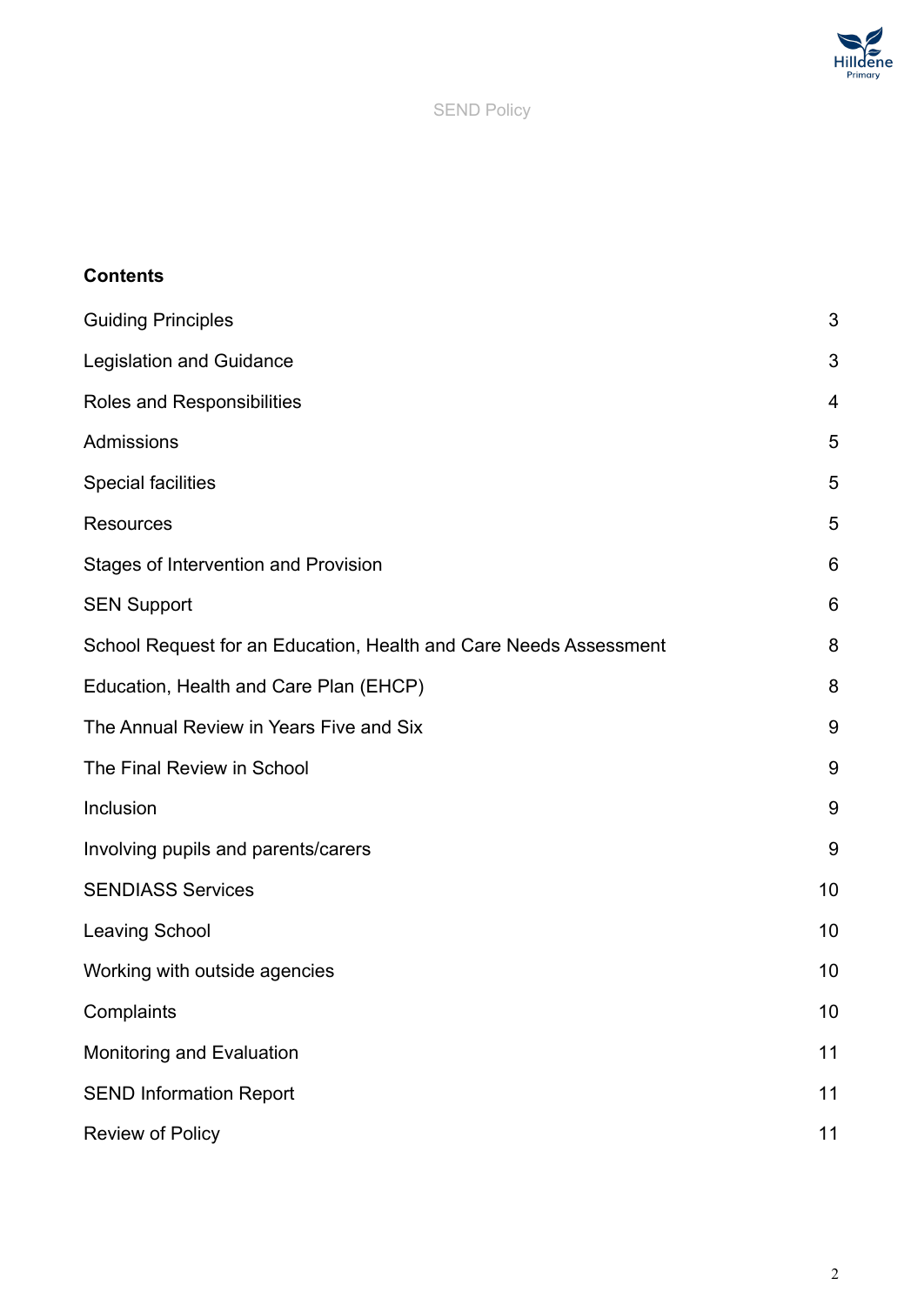

# <span id="page-2-0"></span>**Guiding Principles**

All our pupils have the right to an education which is appropriate to them as individuals. As far as possible therefore it is our aim to minimise the difficulties that pupils will experience. We aim to achieve this by adopting three principles that are essential to developing a more inclusive curriculum.

*All children are entitled to an education that enables them to:*

*• achieve the best possible educational and other outcomes, and*

*• become confident young children with a growing ability to communicate their own views and ready to make the transition into compulsory education.*

*SEND Code of Practice January 2015*

### **Three principles for Inclusion**

- **●** Setting suitable learning challenges We aim to give every pupil the opportunity to experience success in learning and to achieve as high a standard as possible.
- **●** Responding to pupils' diverse learning needs We take into account the different backgrounds, experiences, interests and strengths which influence the way in which pupils learn when we plan our approaches to teaching and learning.
- **●** Overcoming potential barriers to learning and assessment for individuals and groups of pupils - We recognise that a minority of pupils will have particular needs that will create barriers to learning which we will minimise through special arrangements.

### <span id="page-2-1"></span>**Legislation and Guidance**

This policy is based on the statutory Special Educational [Needs and Disability \(SEND\)](https://www.gov.uk/government/uploads/system/uploads/attachment_data/file/398815/SEND_Code_of_Practice_January_2015.pdf) [Code of Practice](https://www.gov.uk/government/uploads/system/uploads/attachment_data/file/398815/SEND_Code_of_Practice_January_2015.pdf) (September 2014) and the following legislation:

The Equality Act, 2010

[Part 3 of the Children and Families Act 2014](http://www.legislation.gov.uk/ukpga/2014/6/part/3), which sets out schools' responsibilities for pupils with SEN and disabilities

[The Special Educational Needs and Disability Regulations 2014,](http://www.legislation.gov.uk/uksi/2014/1530/contents/made) which set out schools' responsibilities for education, health and care (EHC) plans, SEN Co-ordinators (SENCOs) and the SEND information report.

In making provision for pupils with special educational needs and disabilities our policy objectives are:

- to ensure that our duties, as set out in the Equality Act 2010, are fully met to enable pupils with special educational needs and disabilities to join in the normal activities of the school along with pupils who do not have special educational needs;
- to ensure the school has an Accessibility Plan in line with statutory guidelines.
- to ensure that all pupils gain access to a broad and balanced curriculum and have an equal opportunity to receive an education that is appropriate to their needs;
- to identify the needs of pupils with disabilities and/or special educational needs (SEN) as early as possible;
- to use our resources as efficiently and equitably as possible when assessing and meeting the special educational needs of our pupils;
- to provide a graduated approach with 'Assess, Plan, Do, Review' cycles in order to match educational provision to pupils' needs;
- to develop a partnership with parents/carers in order that their knowledge, views and experience can assist us in assessing and providing for their children;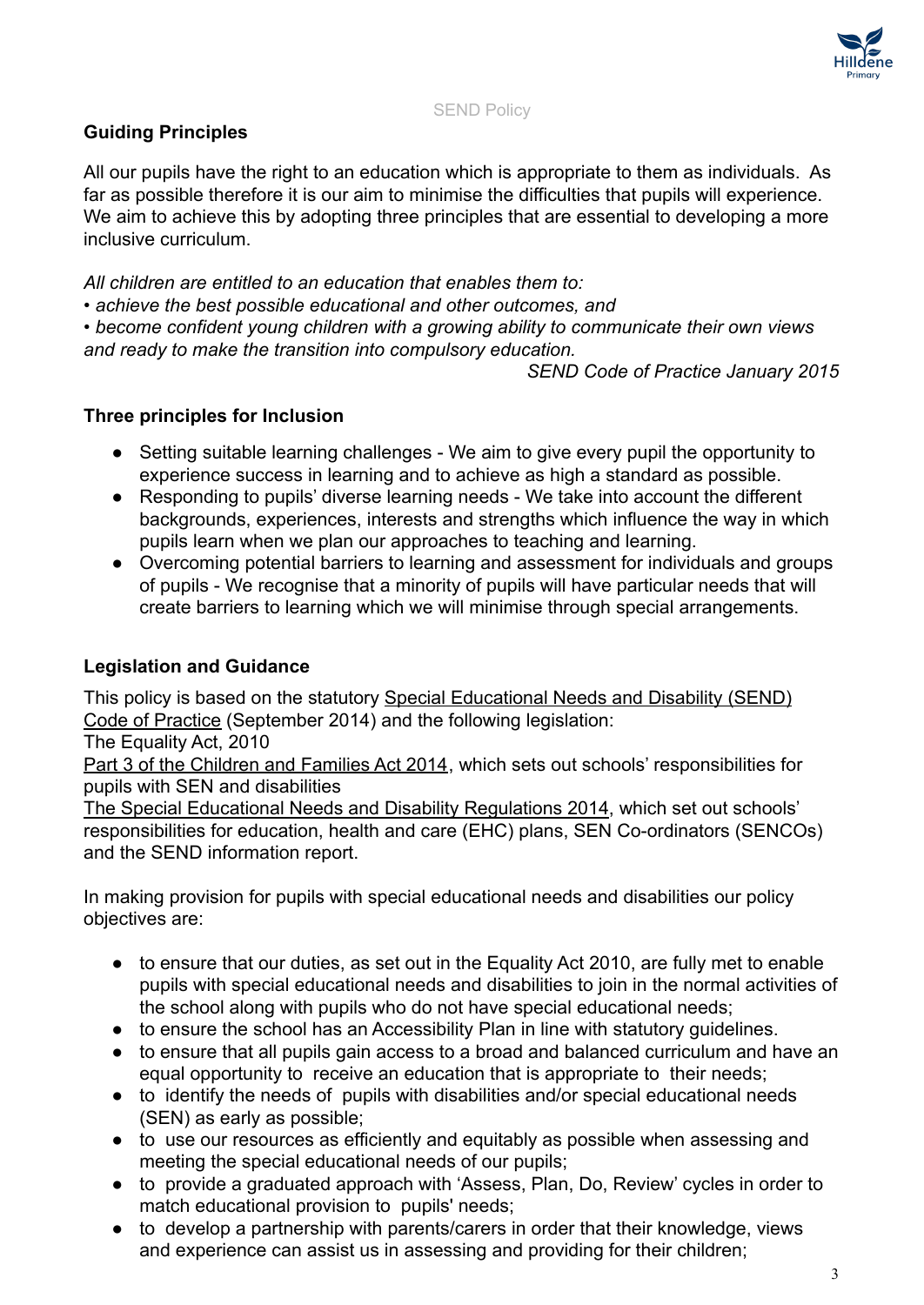

- to take into account the views of children and young people concerned and, involve them in decision making in order to provide more effectively for them;
- to make reasonable adjustments to enable children and young people with disabilities to access the whole school curriculum including school trips and out of school hours activities and learning;
- to ensure effective collaboration with Local Authority (LA) services, health services and social care in order to ensure effective action on behalf of pupils with special educational needs and disabilities;
- to ensure that all staff are aware of their responsibilities towards children and young people with special educational needs and are able to exercise them;
- to carry out the above promptly and with sensitivity in order to avoid embarrassment or further disadvantage to the children and young people we are seeking to help.

### <span id="page-3-0"></span>**Roles and Responsibilities**

In attempting to achieve the above objectives, the Governors, the Head Teacher and the staff will take all reasonable steps within the limit of the resources available to fulfill the requirements outlined in this policy document.

Governors will fulfill their statutory duties towards pupils with special educational needs as prescribed in sections 66 to 69 of the Children and Families Act 2014. In order to do this they will develop and monitor the school's SEN policy and Accessibility Plan and ensure provision is an integral part of the school development plan. All governors, with the SEN governor or committee of governors taking the lead, will be knowledgeable about the school's SEN provision, including how funding, equipment and personnel are deployed. The governors will monitor the quality of SEN provision and ensure all staff are appropriately trained and qualified.

The Headteacher has overall responsibility for the day to day management of SEN provision and the Accessibility Plan. She will work closely with the school's SENDCO and will keep the governing body fully informed about the working of this policy, taking account of the requirements listed by OFSTED in the Handbook for the Inspection of Schools. She will encourage all members of staff to participate in training to help them to meet the objectives of this policy including that the SENDCo achieves the statutory requirements for the performance of her duties.

The SENDCo (Mrs Alison McKinnon) has to be a qualified teacher and a member of the School Leadership Team and must meet the statutory standards for practice including those necessary to ensure full accreditation.

The SENDCo will be responsible for:

- the day to day operation of this policy
- coordinating provision for pupils with SEN by working closely with staff, parents/carers and other agencies
- providing professional guidance to colleagues with the aim of securing high quality teaching
- monitoring the quality of teaching and standards of pupils' achievement, and by setting targets for improvement
- collaborating with curriculum coordinators to ensure learning for all children is given equal priority
- ensuring that proper records are kept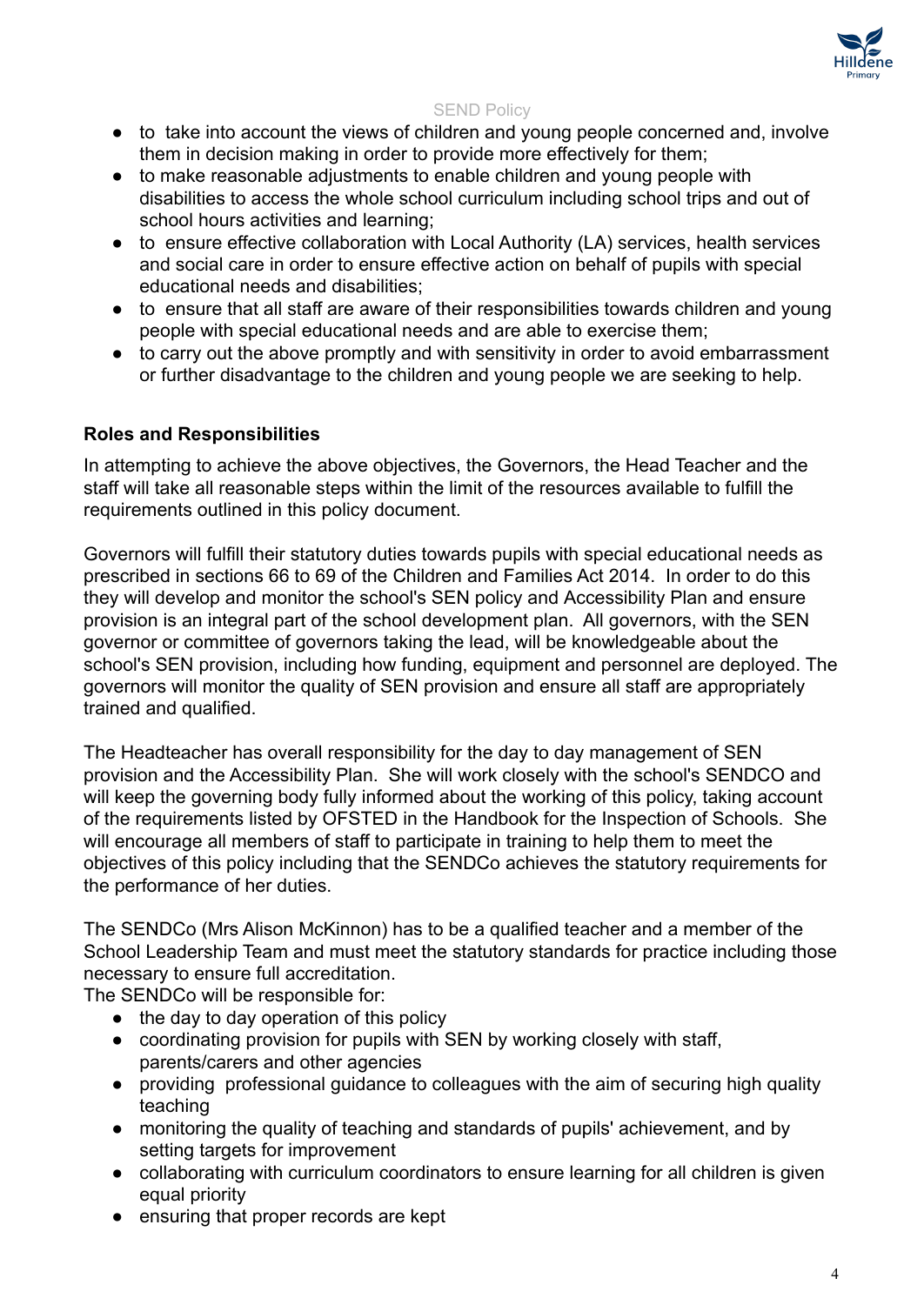

• contributing to the in-service training of staff; using available resources to maximum effect

The SENDCo will often have additional roles such as managing staff who work specifically with pupils who have special needs.

All staff should be fully aware of the contents of this policy and, in particular, of the procedures described below. Appropriate in-service training will be made available.

The Responsible Person for implementing an EHCP: Mrs Alison McKinnon

The school has informed the LA that, when the LA concludes that a pupil at the school requires an Education, Health and Care Plan, they should inform Alison McKinnon who will ensure that whoever teaches the pupil knows about his/her special educational needs or disabilities.

# <span id="page-4-0"></span>**Admissions**

The school aims to meet the needs of any pupil whom the parent wishes to register at the school as long as a place is available and the admission criteria are fulfilled. This includes pupils with disabilities who we anticipate might attend. The currently agreed admissions policy makes no distinction with regard to pupils who have different kinds of SEND, although pupils with an EHCP will have priority. No pupil can be refused admission solely on the grounds that s/he has SEND except where the pupil is the subject of an Education, Health and Care Plan under the Children and Families Act 2014 and the Local Authority has indicated that the provision required is incompatible with that available at our school.

Where a pupil due for admission is known to have special educational needs the SENDCO will gather appropriate information from any school the pupil has been attending and from other agencies known to have been involved. The child's previous school is responsible for providing this information.

### <span id="page-4-1"></span>**Special facilities**

Specialist accessible toilet facilities are available in the canteen, EYFS, KS1 and KS2 buildings.

Ramps are available at all doors in KS2 and access to the KS1 building is possible through every door.

The school's Single Equality Scheme outlines, through the Action Plan, how the school will further improve access to the whole school's curriculum and physical environment.

### <span id="page-4-2"></span>**Resources**

When the governing body approves the school's budget, consideration will be given to the resources allocated to meeting special educational needs. The Head Teacher will manage the allocated funds and will ensure that the best use is made of these resources through provision mapping. It is now a mandatory requirement that schools fund up to the first £6,000 of any SEND support required by a young person.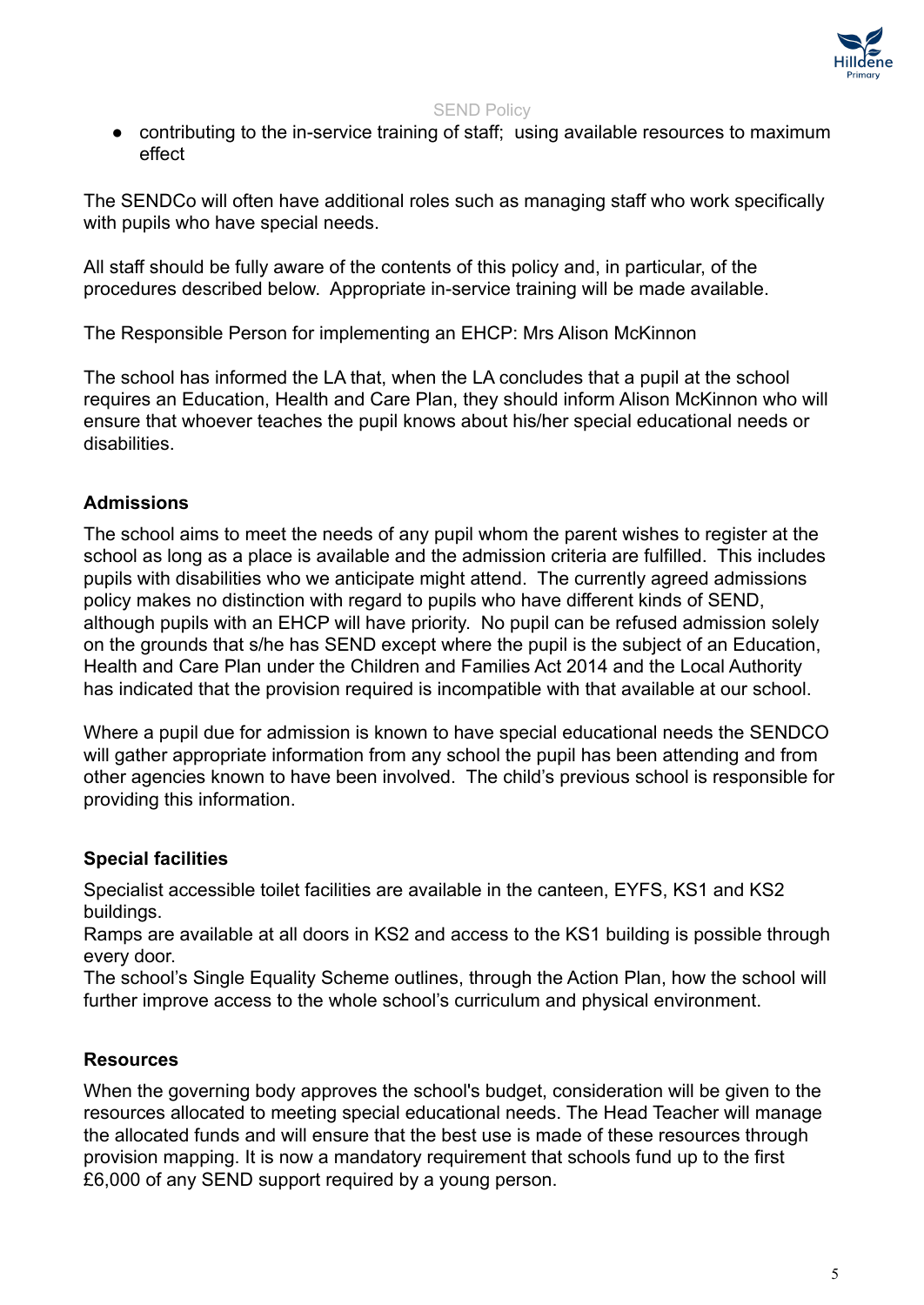

# <span id="page-5-0"></span>**Stages of Intervention and Provision**

Access to the school's broad and balanced curriculum is achieved for pupils by differentiation of work by teachers through quality first '*Wave One'* teaching. Pupils falling just below the expected attainment at any point in the year will usually benefit from *'Wave Two'* catch-up intervention programmes. When a pupil is consistently and significantly falling behind normal expectations, they will be placed on the school's SEND Register at SEND Support Level. Pupils who are deemed to have 'high needs' at 'SEND Support' and those with an EHCP may require *'Wave Three*', more personalised interventions.

# <span id="page-5-1"></span>**SEN Support**

In line with the SEND Code of Practice, we adopt a graduated approach with four stages of action: assess, plan, do and review.

- 1. When a teacher, member of support staff or the SENDCO identifies a pupil with special educational needs they will provide interventions ADDITIONAL TO or DIFFERENT FROM those provided as part of the school's usual differentiated curriculum offer. Consideration will also be given, when setting homework, that it is differentiated to reflect the pupil's individual needs. An important feature of SEN Support is that teachers in regular daily contact with the pupil who are familiar with all known information about the pupil should respond to any needs or concerns.
- 2. The triggers for intervention will be concerns about the individual pupil who, despite receiving differentiated learning opportunities;
	- makes little or no progress
	- shows signs of difficulty in developing literacy and numeracy skills that result in significantly poor attainment in line with LA Guidance
	- persistent emotional difficulties which continue despite management techniques generally used in the school
	- has significant sensory or physical problems that impact on the child's ability to learn
	- has communication and/or relationship difficulties which continue despite differentiated approaches.
- 3. The parents/carers of the pupil will be informed as soon as concerns emerge and will be consulted with by appropriate staff. The views of the pupil will also be sought.
- 4. The SENDCO will undertake further assessments of the pupil as appropriate. Advice from outside specialists may be sought to assist with such assessments to ensure that future support and provision for the pupil is appropriate.
- 5. The SENDCO will facilitate the collection of all available information about the pupil. Information will be collected from;
	- within the school, using pastoral systems and identified link staff working in departments and faculties
	- progress tracking information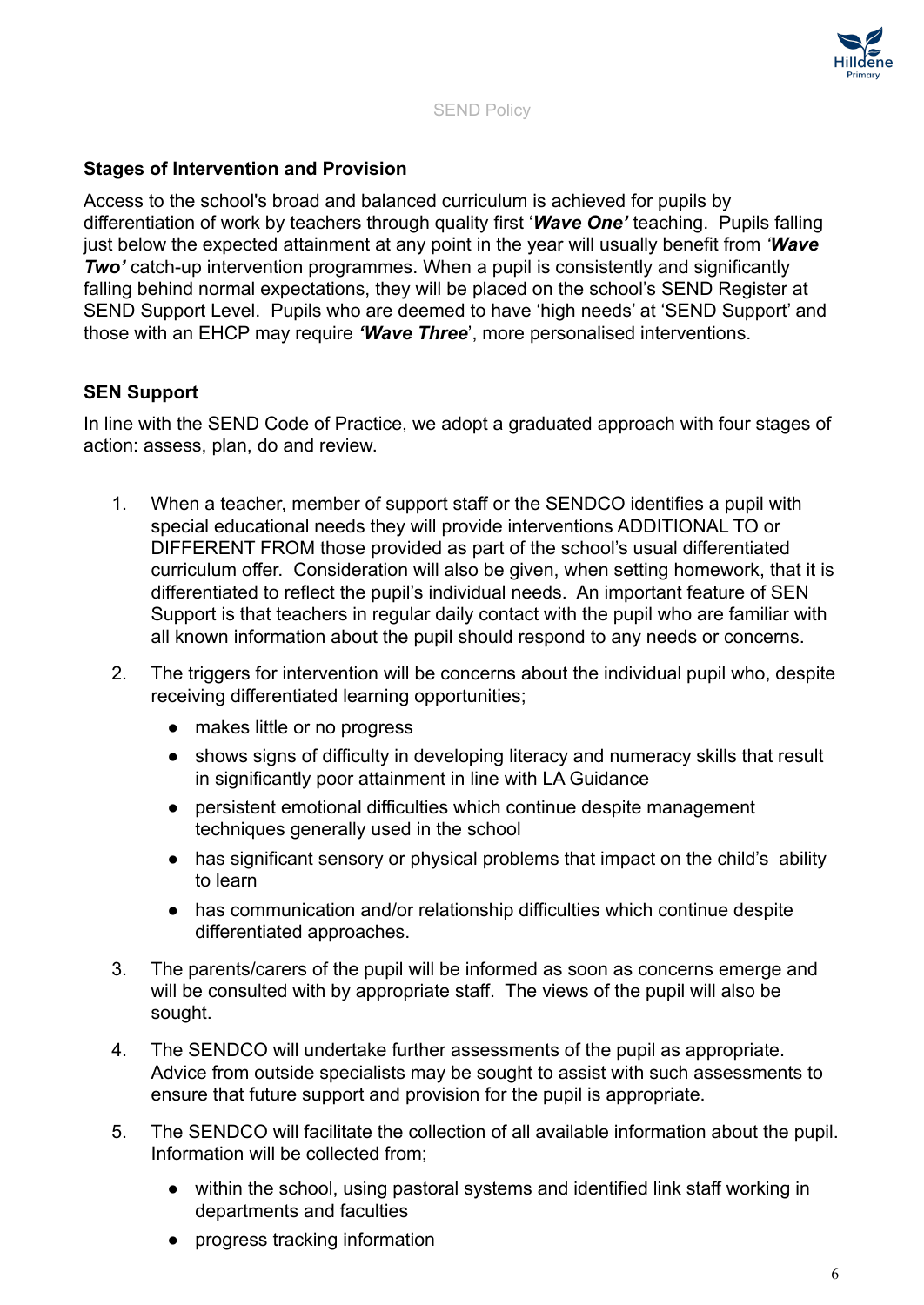

- parents/carers and the pupil.
- 6. The SENDCO and Year Group Leader, in conjunction with the class teacher should agree in consultation with the parents/carers and the pupil the adjustments, interventions and support to be put in place and the targets to be achieved. This should be recorded in an Individual Education Plan.
- 7. The pupil's class and set teachers, where appropriate, will be responsible for working with the pupil on a daily basis and for planning, writing and delivering the Individual Education Plan (IEP).
- 8. All staff will be involved in providing further help to pupils. (Note: For this reason the arrangements for recording IEPs should be planned and agreed with all staff and endorsed by the inclusion team).
- 9. The IEP will be reviewed on a termly basis.
- 10. The pupil and parents will take part in the review process and will be involved in setting further targets. Subsequent IEPs will reflect strategies to meet their needs and show a graduated response to those needs.
- 11. A request for additional advice from external services may be made at this stage. It is anticipated the decision to seek further advice will be taken by the SENDCO in consultation with teaching staff, parents and pupil.
- 12. Specialist assessment arrangements may need to be made and the Child & Community Psychology Service involved at this time.
- 13. Progress may be such that the pupil is no longer giving cause for concern and can revert to being subject to the usual differentiated curriculum available to all pupils. At this point, the pupil, in consultation with the parent, will be removed from the school SEND Register but their progress will continue to be monitored
- 14. If the pupil or young person:
	- continues to make little or no progress in specific areas over a long period of time;
	- continues working at National Curriculum levels substantially below that expected of pupils of a similar age;
	- continues to have difficulty in developing literacy and numeracy skills;
	- has emotional difficulties, which substantially and regularly interfere with their learning or that of the class, despite having an individualised management programme;
	- has sensory and/or physical needs, and requires additional specialist equipment, and/or regular advisory visits from an outside agency;
	- has ongoing communication or relationship difficulties which impedes social development and acts as a barrier to learning;
	- is receiving at least £6,000 per year/11 hours per week of support and any pupil premium to which they are entitled

then an Education, Health and Care Needs Assessment may be sought from the Local Authority.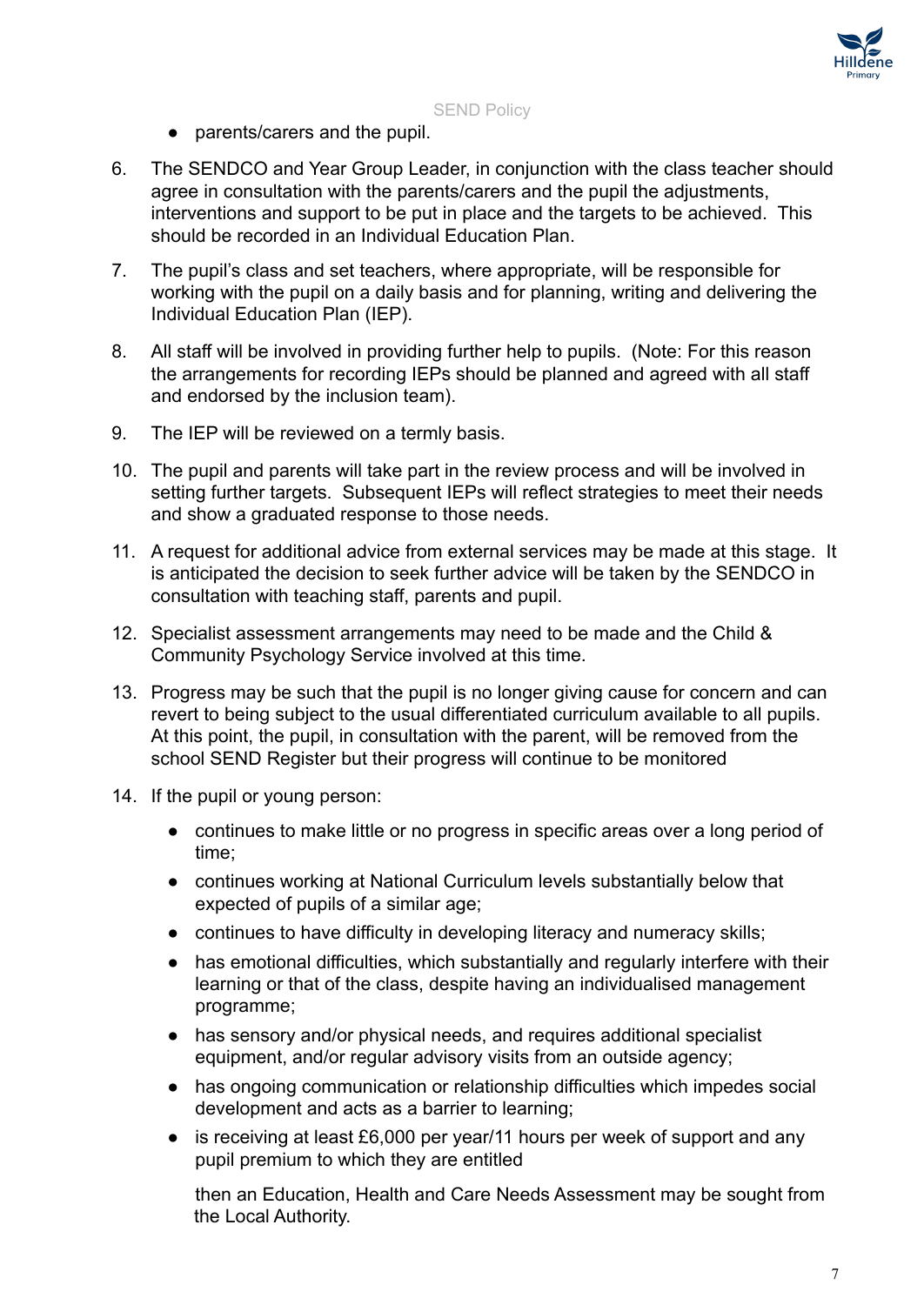

#### <span id="page-7-0"></span>**School Request for an Education, Health and Care Needs Assessment**

The SENDCO will again take a leading role and will provide information including:

- the school's action through Assess, Plan, Do, Review cycles
- individual education plans (IEPs) for the pupil
- records of regular reviews for **at least a twelve month period**
- an individual provision map
- the pupil's health, including a medical history where relevant
- tracking of progress in National Curriculum levels
- attainments in literacy and numeracy
- educational assessments from the Speech and Language Service, an advisory specialist support teacher or an educational psychologist
- views of the parent and child
- involvement of other professionals
- involvement of the social services or education welfare services
- pupil attendance details
- recent hearing and vision checks

Where there is agreement to proceed, the LA will take the lead in assessing and determining the provision that must be made to meet the pupil's special educational needs by way of an Education, Health and Care Plan. The school's role here is to continue to support the pupil and this remains the case if, following an assessment, the LA decides not to issue an Education, Health and Care Plan.

### <span id="page-7-1"></span>**Education, Health and Care Plan (EHCP)**

If the LA does decide to issue an Education, Health and Care Plan then the school's role is as follows.

- 1. The SENDCO will implement the recommendations
- 2. Short-term targets will be set and reviewed at least three times a year. The strategies to meet those targets will record only that which is ADDITIONAL TO or DIFFERENT FROM the differentiated curriculum.
- 3. Progress will be formally reviewed by holding an annual review meeting.
- 4. The SENDCO will seek:
	- written advice from parents and professionals
	- ascertain the views of the pupil
	- convene the review meeting
	- prepare a review report for the LA
- 5. Those to be invited at least two weeks before the meeting are:
	- the pupil's parent/carer
	- relevant teacher/s and TA/s
	- representative of the LA
	- the pupil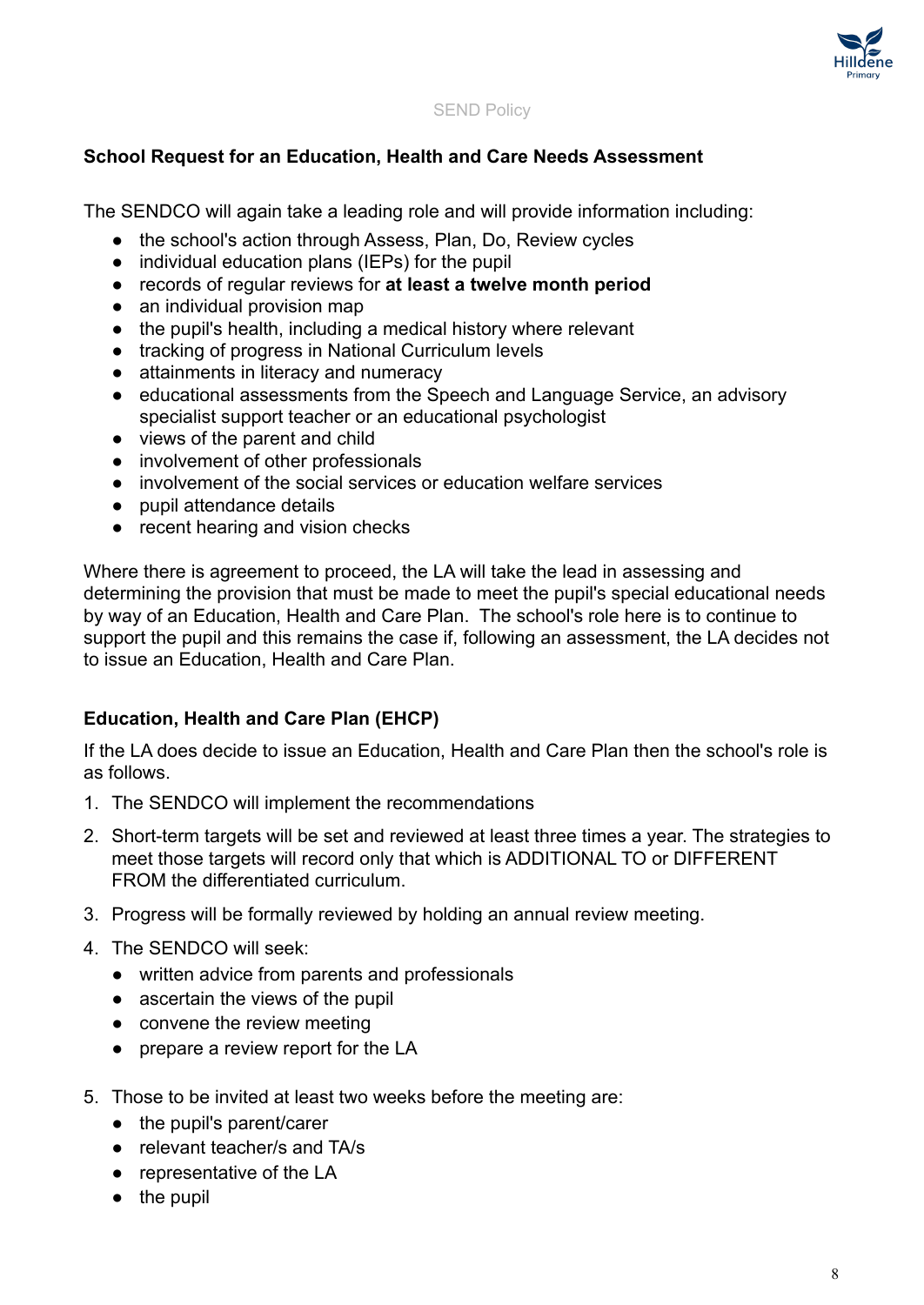

- where appropriate representatives of health and social services, other professionals closely involved and, in the year of transfer to secondary education, SENDCO or representatives from secondary settings
- 6. The review report will be copied to parents, LA and other relevant professionals no later than 14 days after the meeting or at the end of term, whichever is the earliest.

#### <span id="page-8-0"></span>**The Annual Review in Years Five and Six**

The annual review in Year Five should be held no later than the end of the Spring Term. The review should suggest amendments to the pupil's Education, Health and Care Plan (EHCP) if required. The Plan once amended will be used to inform the consultation for secondary schools in the following Autumn Term. The secondary school placement for all youngsters with EHCPs will be decided by February 15<sup>th</sup>. Following this planning for transfer to secondary school will be undertaken. Part of this process will be arranging the Year Six annual review in the Spring Term or as early as possible thereafter, to which the SENDCO or their representative from the receiving secondary review will be invited. This must be a person centered review and a one page profile written to go with the pupil to secondary school.

#### <span id="page-8-1"></span>**The Final Review in School**

The final annual review carried out preferably in the Autumn Term in the school will identify the young person's likely destination on leaving school and liaison preferably through a person centered review will take place with the receiving Further Education Provision

#### <span id="page-8-2"></span>**Inclusion**

We are fully committed to the principle of inclusion and the good practice, which makes it possible. Our policy, as set out in this document, will enable pupils with SEND to be an integral part of our school community.

Regardless of the stage pupils have reached, all pupils will be given full access to the full range of activities the school has to offer. This will be achieved by careful consideration of the needs of each pupil and by either modifying activities or by providing support that will help the pupil to participate in them. Pupils will only be withdrawn when:

- 1. They will benefit from some intensive individual work on a cross curricular skill;
- 2. It is clearly inappropriate, or medical advice indicates that it is unsafe for the pupil to participate and some alternative has been arranged.

#### <span id="page-8-3"></span>**Involving pupils and parents/carers**

The views of parents will be sought at all stages of assessment and provision. The views of the pupil will be ascertained and the pupil will be directly involved in the process. All communication involving decisions about a pupil will be recorded and dated. Letters to parents regarding decisions about their child will have a section to be signed and returned.

Staff will build a relationship with parents of pupils with SEND and will encourage them to work with the school in helping their child. Parents and teachers can, by working together, build up a more complete picture of a pupil and the pupil's needs. We intend that parents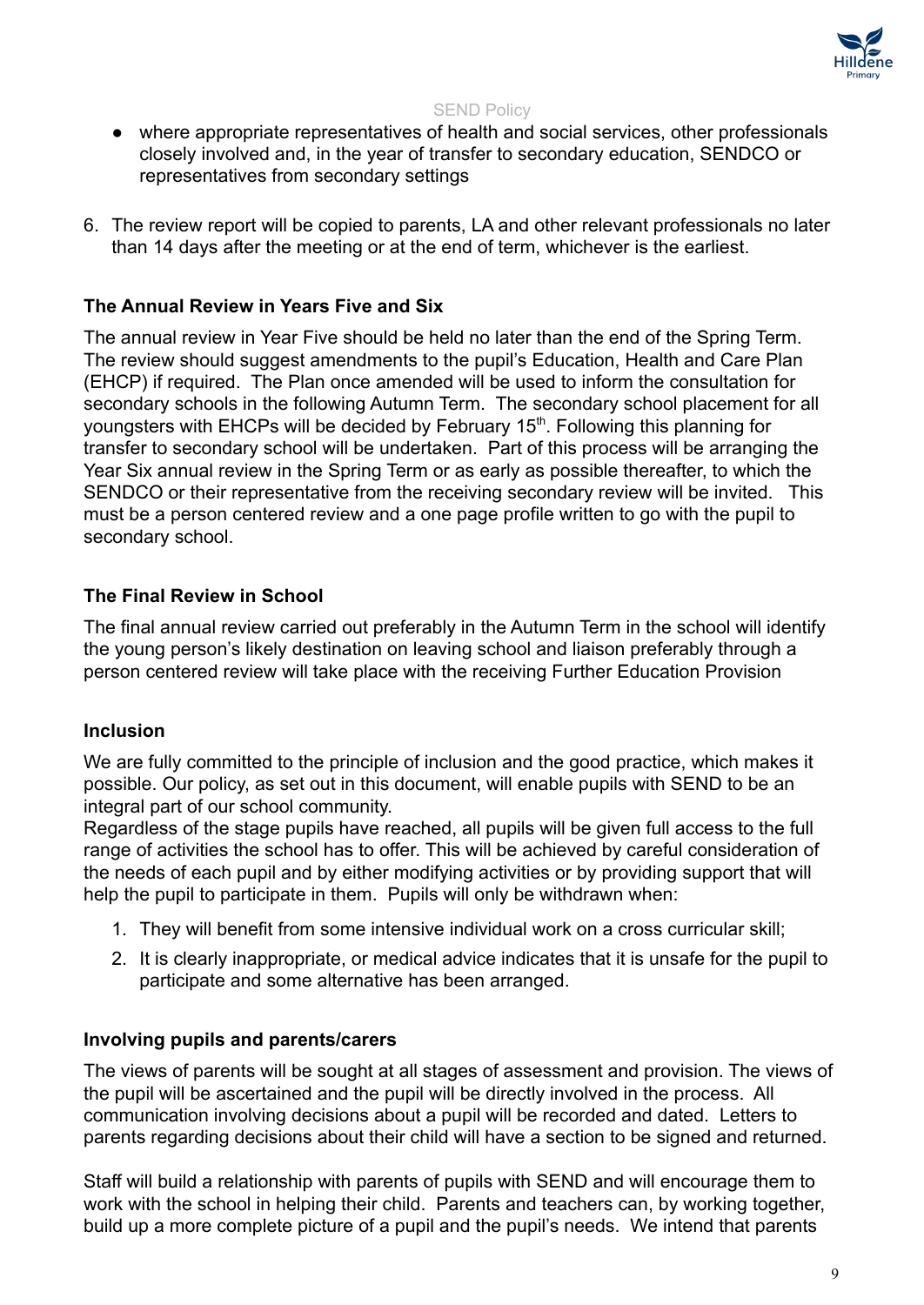

will feel able to ask about our provision and express their concerns to us. In return we will seek their help regarding work that they can do with their child at home.

Records will be kept of all who are parents and/or have parental responsibility for each pupil. When this involves adults in more than one household we will deal directly with the parent who has day to day responsibility for the pupil. We will seek to involve all parents and those who have parental responsibility in decisions about their child or young person, while appreciating sensitivities that may arise.

#### <span id="page-9-0"></span>**SENDIASS Services**

The LA has made arrangements to provide impartial information and advice on SEND matters to the parents/carers of pupils with special educational needs and disabilities.

The overall aim of the service is to empower parents to play an active and informed role in their child's education. They provide a range of useful information booklets, which are available in school or directly from the service on their website www.havering.gov.uk/pips. Parents will be informed of the availability of this service, which includes access to an independent parent supporter.

In Havering this is done through the Parent Partnership Co-ordinator. Details of the service and contact information is available from the Parent Partnership Service. Further information on local SEND services can be found on the Havering Local Offer website: <https://familyserviceshub.havering.gov.uk/kb5/havering/directory/home.page> This link is also referenced on our School SEND Information Report.

### <span id="page-9-1"></span>**Leaving School**

When a pupil leaves the school, the SENDCo will forward relevant information about the pupil's needs to the next placement. Where a pupil is moving to another local school this will be achieved, wherever possible, by inviting a representative to the last review meeting that is held under the staged procedures described above.

#### <span id="page-9-2"></span>**Working with outside agencies**

The SENDCo will oversee and liaise with Health Services, Social Care and other relevant professionals working with pupils in the school. Health Care planning will follow the protocol agreed by Health and Education. The SENDCO will ensure that staff has relevant training and there are procedures in place to support pupils.

### <span id="page-9-3"></span>**Complaints**

If you have any complaint about the special educational provision we make for your pupil please speak to the Head Teacher or to a member of the governing body. If you speak to a governor s/he will, in the first instance, refer the matter to the Head Teacher. The Head Teacher will investigate and will contact you within 5 school days. If she has not resolved the matter to your satisfaction it will be referred to the Chair of Governors, who will consider the complaint at their next meeting and will contact you within 5 school days from the date of that meeting.

For full information, please see our Complaints Policy which can be found on our school